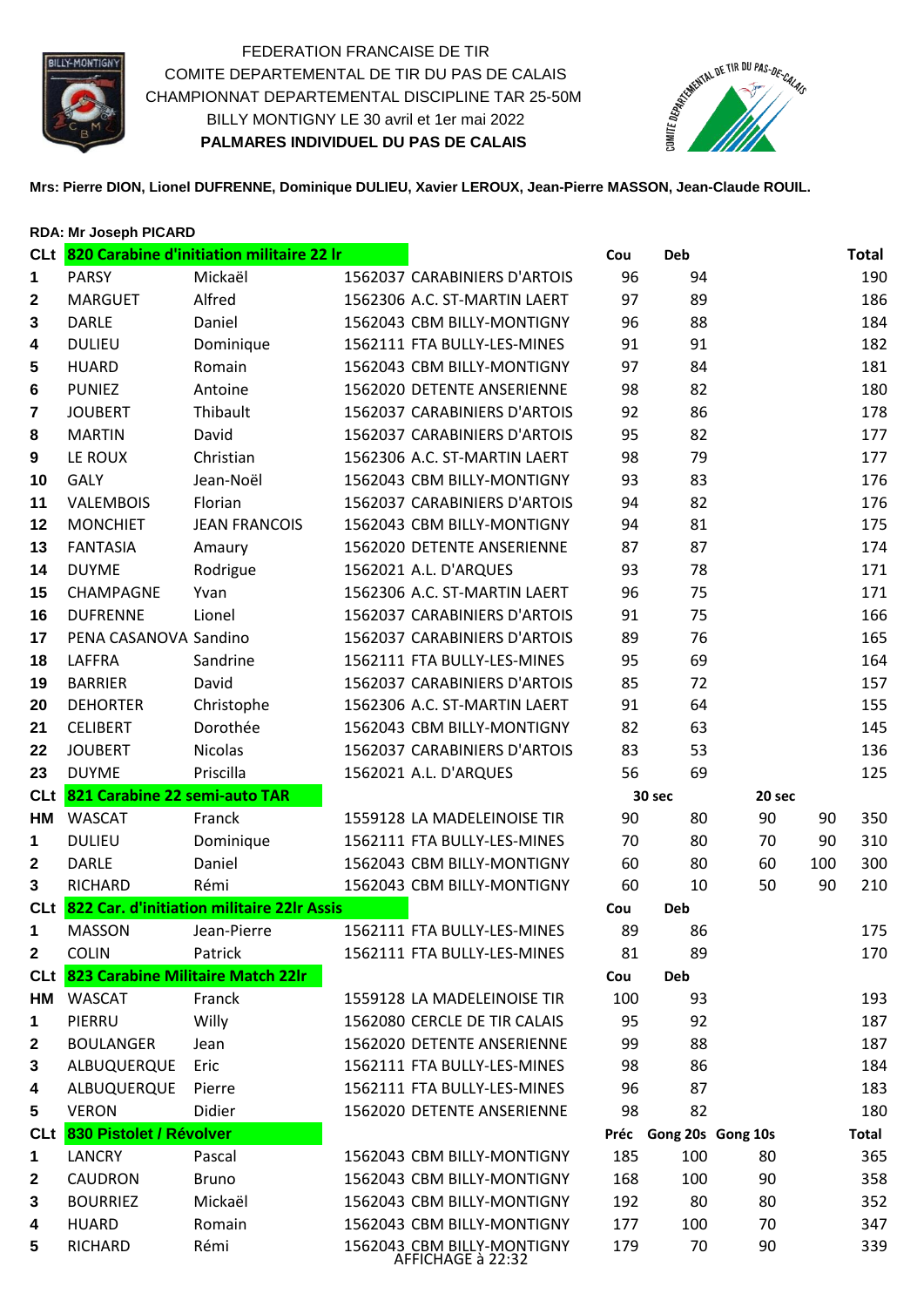| 6                       | <b>BARROIS</b>                  | Marc                                   | 1562043 CBM BILLY-MONTIGNY                               | 151      | 100                    | 80 | 331          |
|-------------------------|---------------------------------|----------------------------------------|----------------------------------------------------------|----------|------------------------|----|--------------|
| $\overline{\mathbf{r}}$ | <b>NOLASCO</b>                  | Fabienne                               | 1562111 FTA BULLY-LES-MINES                              | 166      | 100                    | 60 | 326          |
| 8                       | <b>CELIBERT</b>                 | <b>Nicolas</b>                         | 1562043 CBM BILLY-MONTIGNY                               | 170      | 80                     | 70 | 320          |
| 9                       | <b>DELCOURT</b>                 | Michel                                 | 1562043 CBM BILLY-MONTIGNY                               | 150      | 70                     | 80 | 300          |
| 10                      | <b>GASIOROWSKI</b>              | Christian                              | 1562043 CBM BILLY-MONTIGNY                               | 157      | 60                     | 80 | 297          |
| 11                      | <b>SCHAUTERDEN</b>              | Philippe                               | 1562043 CBM BILLY-MONTIGNY                               | 155      | 80                     | 50 | 285          |
| 12                      | CALONNE                         | Isabelle                               | 1562043 CBM BILLY-MONTIGNY                               | 156      | 70                     | 50 | 276          |
| 13                      | <b>VENEL</b>                    | Jean-Marc                              | 1562043 CBM BILLY-MONTIGNY                               | 162      | 70                     | 40 | 272          |
| 14                      | <b>FANTASIA</b>                 | Amaury                                 | 1562020 DETENTE ANSERIENNE                               | 158      | 80                     | 30 | 268          |
| 15                      | <b>COLIN</b>                    | Patrick                                | 1562111 FTA BULLY-LES-MINES                              | 173      | 70                     | 20 | 263          |
| 16                      | <b>COURTIN</b>                  | Philippe                               | 1562043 CBM BILLY-MONTIGNY                               | 175      | 50                     | 30 | 255          |
| 17                      | <b>NOLASCO</b>                  | Savino                                 | 1562111 FTA BULLY-LES-MINES                              | 144      | 70                     | 40 | 254          |
| HM                      | <b>DELCROIX</b>                 | Jacques                                | 1559005 T.S. CAUDRESIEN                                  | 135      | 50                     | 50 | 235          |
| 18                      | <b>LOPINSKI</b>                 | Christophe                             | 1562037 CARABINIERS D'ARTOIS                             | 144      | 60                     | 30 | 234          |
| 19                      | <b>DION</b>                     | Pierre                                 | 1562043 CBM BILLY-MONTIGNY                               | 151      | 20                     | 60 | 231          |
| 20                      | <b>HOPPE</b>                    | Franois                                | 1562043 CBM BILLY-MONTIGNY                               | 168      | 30                     | 20 | 218          |
| 21                      | <b>DUPUIS</b>                   | Olivier                                | 1562080 CERCLE DE TIR CALAIS                             | 144      | 40                     | 20 | 204          |
| 22                      | <b>SZAJEK</b>                   | Francis                                | 1562043 CBM BILLY-MONTIGNY                               | 133      | 40                     | 20 | 193          |
| 23                      | <b>MASSON</b>                   | Jean-Pierre                            | 1562111 FTA BULLY-LES-MINES                              | 54       | 40                     | 50 | 144          |
|                         |                                 | CLt 831 Pistolet Vitesse Réglementaire |                                                          | V20s     | V10s                   |    | <b>Total</b> |
| $\mathbf 1$             | <b>LANCRY</b>                   | Pascal                                 | 1562043 CBM BILLY-MONTIGNY                               | 96       | 96                     |    | 192          |
| $\boldsymbol{2}$        | <b>BARROIS</b>                  | Marc                                   | 1562043 CBM BILLY-MONTIGNY                               | 91       | 93                     |    | 184          |
| 3                       | <b>HUARD</b>                    | Romain                                 | 1562043 CBM BILLY-MONTIGNY                               | 94       | 90                     |    | 184          |
| 4                       | <b>CAUDRON</b>                  | <b>Bruno</b>                           | 1562043 CBM BILLY-MONTIGNY                               | 91       | 92                     |    | 183          |
| 5                       | ALBUQUERQUE                     | Eric                                   | 1562111 FTA BULLY-LES-MINES                              | 92       | 89                     |    | 181          |
| 6                       | <b>RICHARD</b>                  | Rémi                                   | 1562043 CBM BILLY-MONTIGNY                               | 90       | 90                     |    | 180          |
| $\overline{\mathbf{7}}$ | <b>BOURRIEZ</b>                 | Mickaël                                | 1562043 CBM BILLY-MONTIGNY                               | 97       | 83                     |    | 180          |
| 8                       | <b>DELCOURT</b>                 | Michel                                 | 1562043 CBM BILLY-MONTIGNY                               | 90       | 86                     |    | 176          |
| 9                       | <b>GALY</b>                     | Jean-Noël                              | 1562043 CBM BILLY-MONTIGNY                               | 88       | 81                     |    | 169          |
| 10                      | <b>CELIBERT</b>                 | Nicolas                                | 1562043 CBM BILLY-MONTIGNY                               | 90       | 79                     |    | 169          |
| 11                      | <b>COLIN</b>                    | Patrick                                | 1562111 FTA BULLY-LES-MINES                              | 91       | 78                     |    | 169          |
| 12                      | <b>SZAJEK</b>                   | Francis                                | 1562043 CBM BILLY-MONTIGNY                               | 74       | 90                     |    | 164          |
| 13                      | <b>NOLASCO</b>                  | Fabienne                               | 1562111 FTA BULLY-LES-MINES                              | 95       | 64                     |    | 159          |
| 14                      | <b>NOLASCO</b>                  | Savino                                 | 1562111 FTA BULLY-LES-MINES                              | 85       | 66                     |    | 151          |
| 15                      | <b>GASIOROWSKI</b>              | Christian                              | 1562043 CBM BILLY-MONTIGNY                               | 89       | 62                     |    | 151          |
| 16                      | <b>SCHAUTERDEN</b>              | Philippe                               | 1562043 CBM BILLY-MONTIGNY                               | 92       | 53                     |    | 145          |
| 17                      | CALONNE                         | Isabelle                               | 1562043 CBM BILLY-MONTIGNY                               | 79       | 59                     |    | 138          |
| 18                      | <b>COURTIN</b>                  | Philippe                               | 1562043 CBM BILLY-MONTIGNY                               | 74       | 58                     |    | 132          |
| 19                      | <b>FANTASIA</b>                 | Amaury                                 | 1562020 DETENTE ANSERIENNE<br>1562043 CBM BILLY-MONTIGNY | 58       | 70                     |    | 128<br>124   |
| 20                      | <b>VENEL</b><br><b>DELCROIX</b> | Jean-Marc                              | 1559005 T.S. CAUDRESIEN                                  | 86<br>65 | 38<br>47               |    | 112          |
| НM<br>21                | DESMARCHELIER Marc              | Jacques                                | 1562111 FTA BULLY-LES-MINES                              | 62       | 44                     |    | 106          |
| 22                      | <b>LOPINSKI</b>                 | Christophe                             | 1562037 CARABINIERS D'ARTOIS                             | 54       | 50                     |    | 104          |
| 23                      | <b>MASSON</b>                   | Jean-Pierre                            | 1562111 FTA BULLY-LES-MINES                              | 49       | 44                     |    | 93           |
|                         |                                 | CLt 832 Armes de Poing Authentiques    |                                                          |          | Préc Gong 20s Gong 10s |    | <b>Total</b> |
| 1                       | <b>LANCRY</b>                   | Pascal                                 | 1562043 CBM BILLY-MONTIGNY                               | 157      | 90                     | 70 | 317          |
| $\boldsymbol{2}$        | <b>SCHAUTERDEN</b>              | <b>PHILIPPE</b>                        | 1562043 CBM BILLY-MONTIGNY                               | 159      | 60                     | 50 | 269          |
| 3                       | <b>DELCOURT</b>                 | Michel                                 | 1562043 CBM BILLY-MONTIGNY                               | 150      | 40                     | 70 | 260          |
| 4                       | <b>NOLASCO</b>                  | Fabienne                               | 1562111 FTA BULLY-LES-MINES                              | 145      | 80                     | 30 | 255          |
| 5                       | <b>BARROIS</b>                  | Marc                                   | 1562043 CBM BILLY-MONTIGNY                               | 165      | 40                     | 10 | 215          |
| 6                       | <b>VENEL</b>                    | Jean-Marc                              | 1562043 CBM BILLY-MONTIGNY                               | 155      | 40                     | 10 | 205          |
| $\overline{\mathbf{7}}$ | <b>COLIN</b>                    | Patrick                                | 1562111 FTA BULLY-LES-MINES                              | 148      | 30                     | 10 | 188          |
| 8                       | <b>NOLASCO</b>                  | Savino                                 | 1562111 FTA BULLY-LES-MINES                              | 84       | 20                     | 20 | 124          |
|                         |                                 |                                        |                                                          |          |                        |    |              |